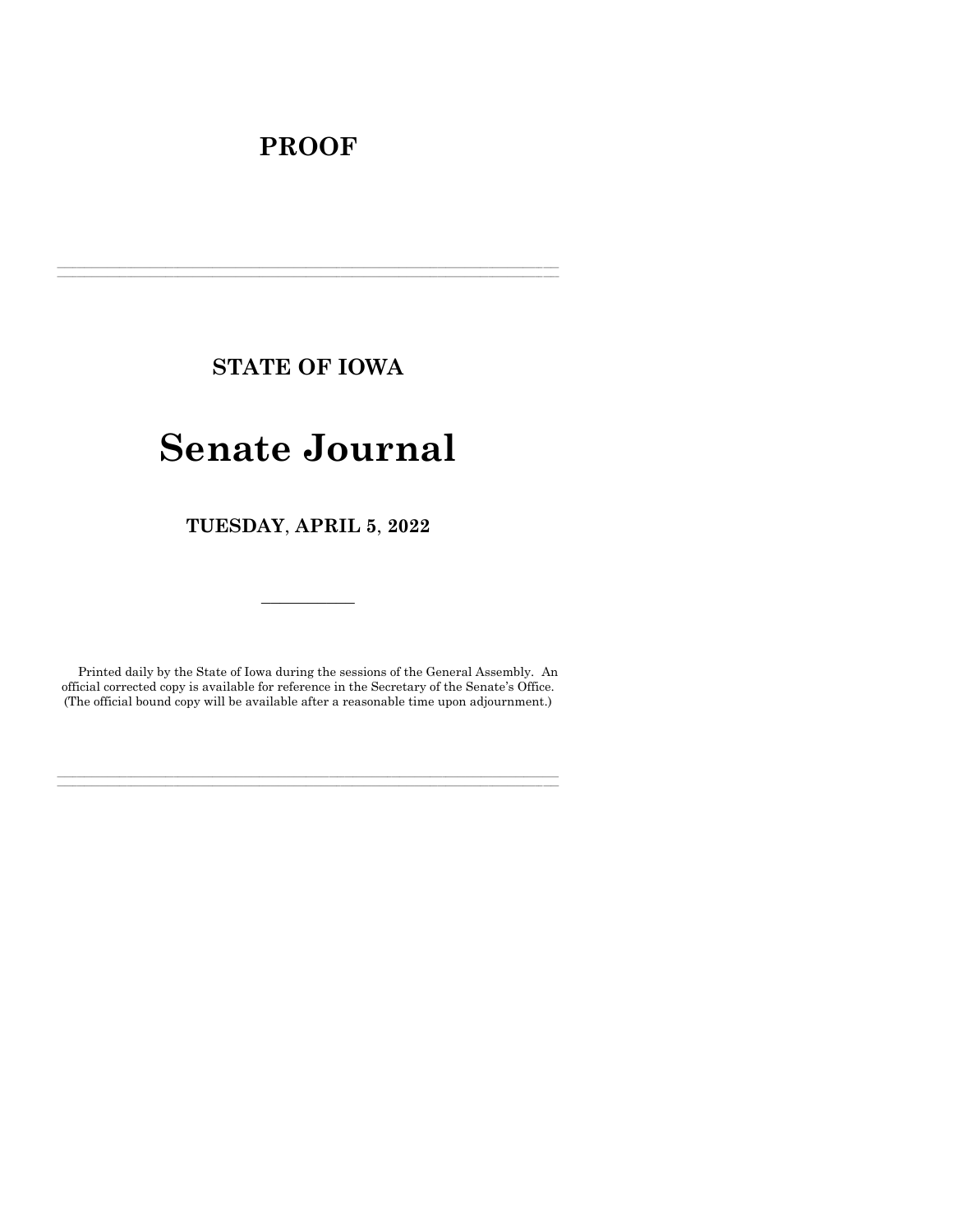# **JOURNAL OF THE SENATE**

 $\overline{\phantom{a}}$ 

EIGHTY-SIXTH CALENDAR DAY FIFTIETH SESSION DAY

Senate Chamber Des Moines, Iowa, Tuesday, April 5, 2022

The Senate met in regular session at 9:04 a.m., President Chapman presiding.

Prayer was offered by the Honorable Craig Johnson, member of the Senate from Buchanan County, Independence, Iowa.

#### PLEDGE OF ALLEGIANCE

The Pledge of Allegiance was led by Senate Page Maren Rasmussen.

The Journal of Monday, April 4, 2022, was approved.

#### HOUSE MESSAGES RECEIVED AND CONSIDERED

The following messages were received from the Chief Clerk of the House:

MR. PRESIDENT: I am directed to inform your honorable body that the House has on April 4, 2022, **passed** the following bills in which the concurrence of the House was asked:

**[Senate File 2260](https://www.legis.iowa.gov/legislation/BillBook?ga=89&ba=SF2260)**, a bill for an act providing for the adoption of certain animals confined by research facilities.

**[Senate File 2323](https://www.legis.iowa.gov/legislation/BillBook?ga=89&ba=SF2323)**, a bill for an act relating to the inventory of lands managed or owned by the department of natural resources or a county conservation board, and including applicability provisions.

**[Senate File 2366](https://www.legis.iowa.gov/legislation/BillBook?ga=89&ba=SF2366)**, a bill for an act relating to the assessment and taxation of wind energy conversion property and including effective date, applicability, and retroactive applicability provisions.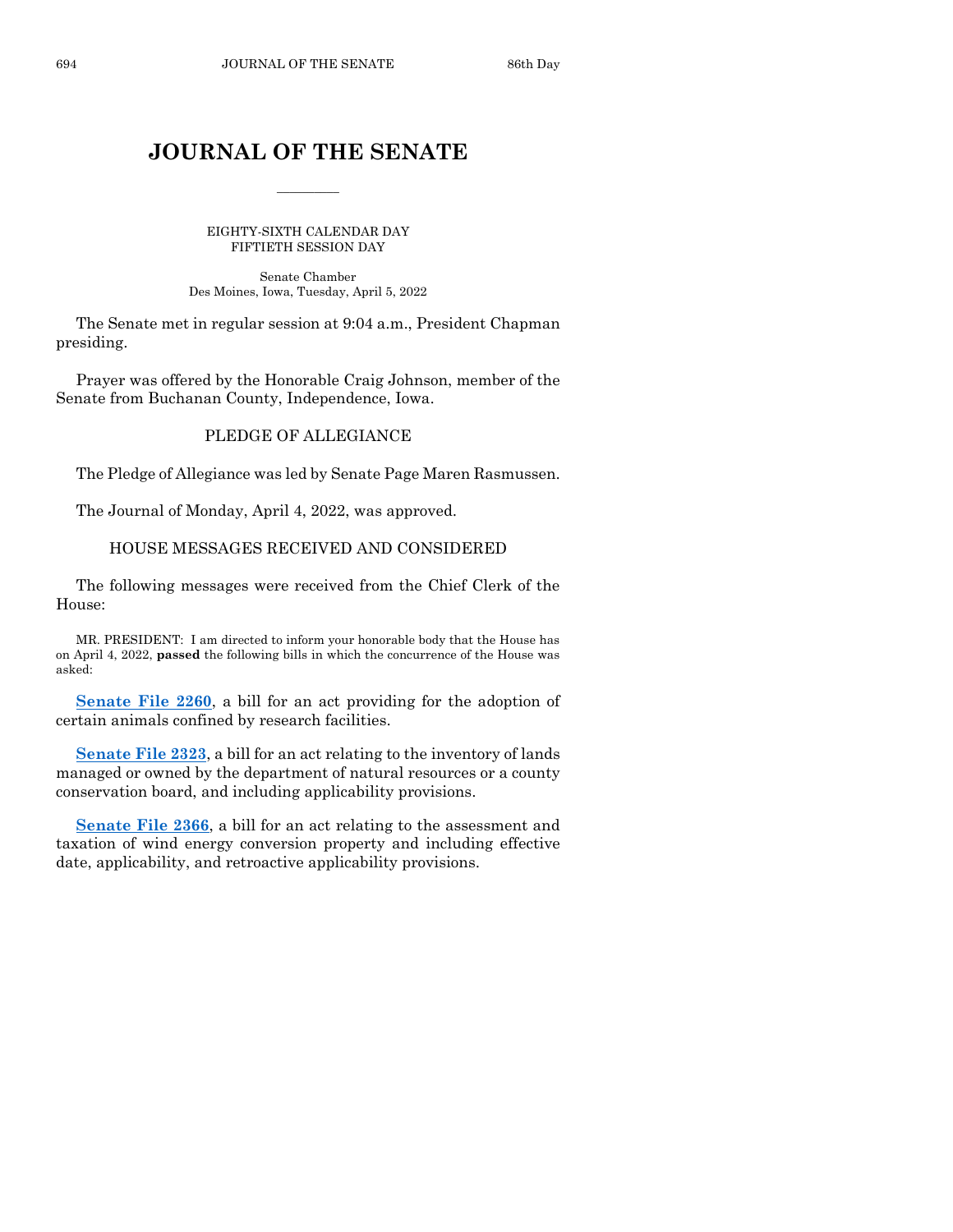ALSO: That the House has on April 4, 2022, **amended and passed** the following bill in which the concurrence of the Senate is asked:

**[Senate File 2290](https://www.legis.iowa.gov/legislation/BillBook?ga=89&ba=SF2290)**, a bill for an act establishing a dairy processing and milk production innovation and revitalization fund and program to be administered by the economic development authority, in consultation with the department of agriculture and land stewardship, and requiring the department to study the feasibility of establishing an artisanal dairy processing program at a community college or at an institution governed by the state board of regents. (S–[5112\)](https://www.legis.iowa.gov/legislation/BillBook?ga=89&ba=S5112)

ALSO: That the House has on April 4, 2022, **concurred** in the Senate amendment **and passed** the following bills in which the concurrence of the House was asked:

**[House File 803](https://www.legis.iowa.gov/legislation/BillBook?ga=89&ba=HF803)**, a bill for an act relating to duties performed by physician assistants.

**[House File 2239](https://www.legis.iowa.gov/legislation/BillBook?ga=89&ba=HF2239)**, a bill for an act relating to the discovery of evidence in a criminal or postconviction relief action involving victims of sexual abuse.

ALSO: That the House has on April 4, 2022, **amended** the Senate amendment, **concurred** in the Senate amendment **as amended**, **and passed** the following bill in which the concurrence of the Senate is asked:

**[House File 2160](https://www.legis.iowa.gov/legislation/BillBook?ga=89&ba=HF2160)**, a bill for an act relating to assisted reproduction and providing penalties. (S–[5113\)](https://www.legis.iowa.gov/legislation/BillBook?ga=89&ba=S5113)

ALSO: That the House has on April 4, 2022, **passed** the following bill in which the concurrence of the Senate is asked:

**[House File 2576](https://www.legis.iowa.gov/legislation/BillBook?ga=89&ba=HF2576)**, a bill for an act relating to the practice of barbering and cosmetology arts and sciences, including fees, and providing transition provisions.

Read first time and referred to the committee on **Ways and Means**.

#### CONSIDERATION OF RESOLUTION (Regular Calendar)

Senator Whitver asked and received unanimous consent to take up for consideration [Senate Resolution 110.](https://www.legis.iowa.gov/legislation/BillBook?ga=89&ba=SR110)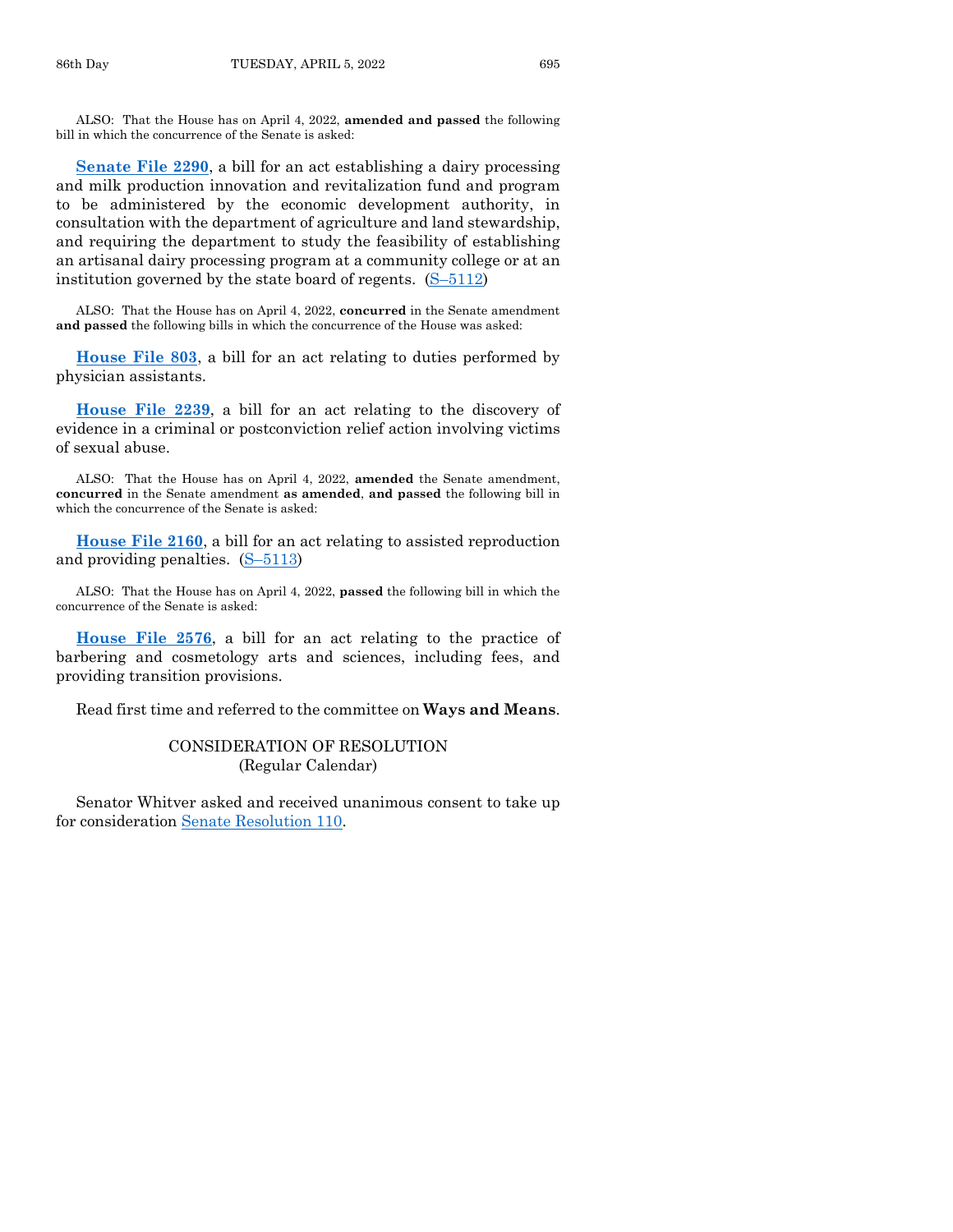#### **[Senate Resolution 110](https://www.legis.iowa.gov/legislation/BillBook?ga=89&ba=SR110)**

On motion of Senator Ragan, **Senate [Resolution 110](https://www.legis.iowa.gov/legislation/BillBook?ga=89&ba=SR110)**, a resolution honoring Senator Joe Bolkcom for his service in the Iowa Senate, was taken up for consideration.

The Senate rose and expressed its tribute to Senator Bolkcom.

Senator Bolkcom addressed the Senate with brief remarks.

Senator Ragan moved the adoption of [Senate Resolution 110,](https://www.legis.iowa.gov/legislation/BillBook?ga=89&ba=SR110) which motion prevailed by a voice vote.

#### RECESS

On motion of Senator Whitver, the Senate recessed at 10:24 a.m. until 1:00 p.m.

#### RECONVENED

The Senate reconvened at 1:09 p.m., President Chapman presiding.

#### LEAVES OF ABSENCE

Leaves of absence were granted as follows:

Senators Dawson and Zaun, until they arrive, on request of Senator Whitver.

## CONSIDERATION OF BILL (Unfinished Business Calendar)

Senator Whitver asked and received unanimous consent to take up for consideration [House File 604.](https://www.legis.iowa.gov/legislation/BillBook?ga=89&ba=HF604)

#### **[House File 604](https://www.legis.iowa.gov/legislation/BillBook?ga=89&ba=HF604)**

On motion of Senator Rozenboom, **[House File 604](https://www.legis.iowa.gov/legislation/BillBook?ga=89&ba=HF604)**, a bill for an act relating to language and literacy development for deaf and hard-ofhearing children, placed on the Unfinished Business Calendar on March 24, 2022, with report of committee recommending passage, was taken up for consideration.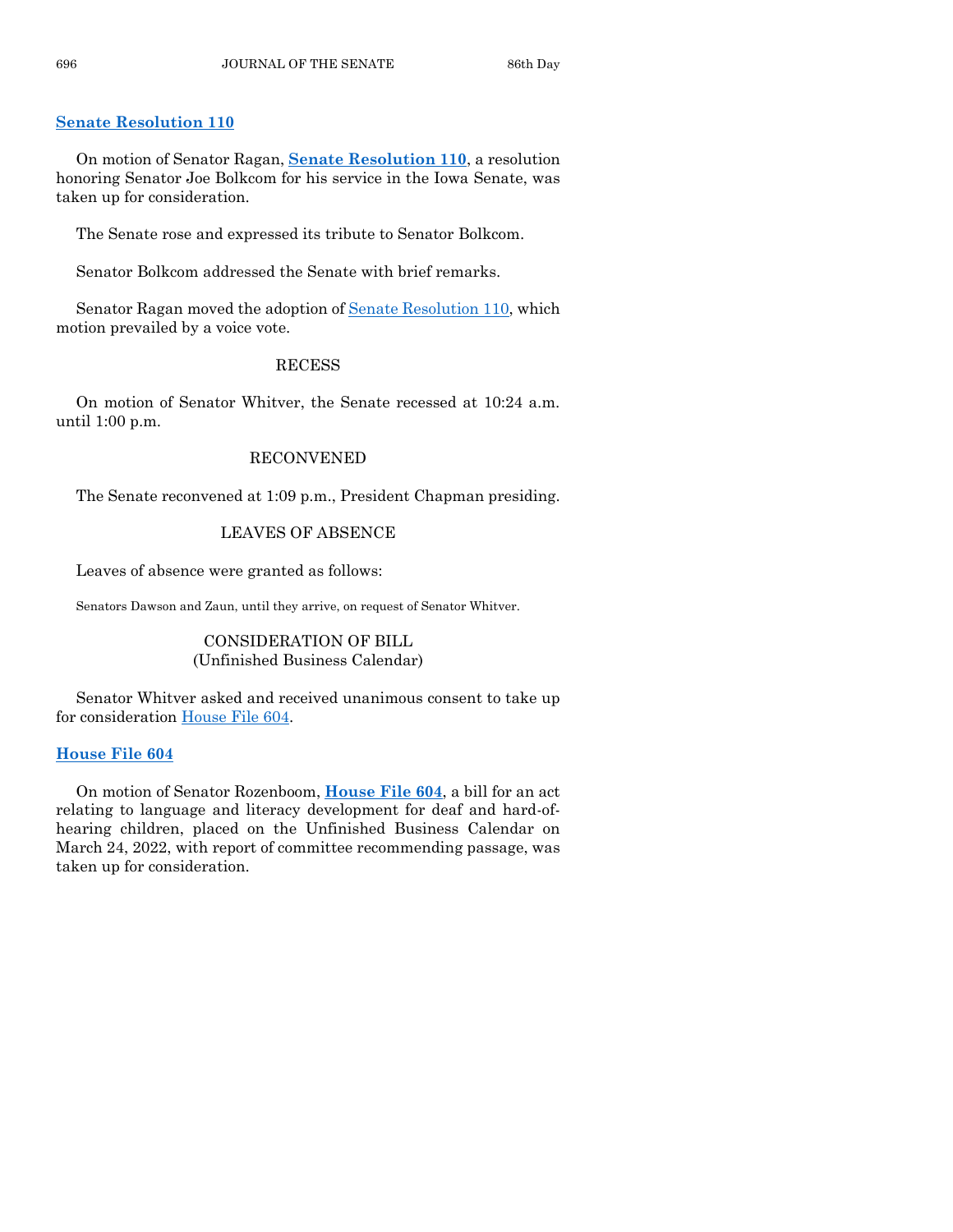Senator Rozenboom offered amendment S–[5114,](https://www.legis.iowa.gov/legislation/BillBook?ga=89&ba=S5114) filed by him from the floor to pages 1–6 of the bill, and moved its adoption.

Amendment S–[5114](https://www.legis.iowa.gov/legislation/BillBook?ga=89&ba=S5114) was adopted by a voice vote.

Senator Rozenboom moved that the bill be read the last time now and placed upon its passage, which motion prevailed by a voice vote, and the bill was read the last time.

On the question "Shall the bill pass?" [\(H.F. 604\)](https://www.legis.iowa.gov/legislation/BillBook?ga=89&ba=HF604), the vote was:

Yeas, 48:

| Bisignano    | Bolkcom    | Boulton    | Brown          |
|--------------|------------|------------|----------------|
| Carlin       | Celsi      | Chapman    | Costello       |
| Cournover    | Dickey     | Dotzler    | Driscoll       |
| Edler        | Garrett    | Giddens    | Goodwin        |
| Green        | Guth       | Hogg       | Jochum         |
| Johnson      | Kinney     | Klimesh    | Koelker        |
| Kraayenbrink | Lofgren    | Lykam      | Mathis         |
| Nunn         | Petersen   | Quirmbach  | Ragan          |
| Reichman     | Rowley     | Rozenboom  | Schultz        |
| Shipley      | Sinclair   | Smith, J.  | Smith, R.      |
| Sweeney      | Taylor, J. | Taylor, T. | Trone Garriott |
| Wahls        | Whitver    | Williams   | Zumbach        |

Nays, none.

Absent, 2:

Dawson Zaun

The bill, having received a constitutional majority, was declared to have passed the Senate and the title was agreed to.

#### IMMEDIATELY MESSAGED

Senator Whitver asked and received unanimous consent that **[House File 604](https://www.legis.iowa.gov/legislation/BillBook?ga=89&ba=HF604)** be **immediately messaged** to the House.

#### CONSIDERATION OF BILL (Appropriations Calendar)

Senator Whitver asked and received unanimous consent to take up for consideration [Senate File 2381.](https://www.legis.iowa.gov/legislation/BillBook?ga=89&ba=SF2381)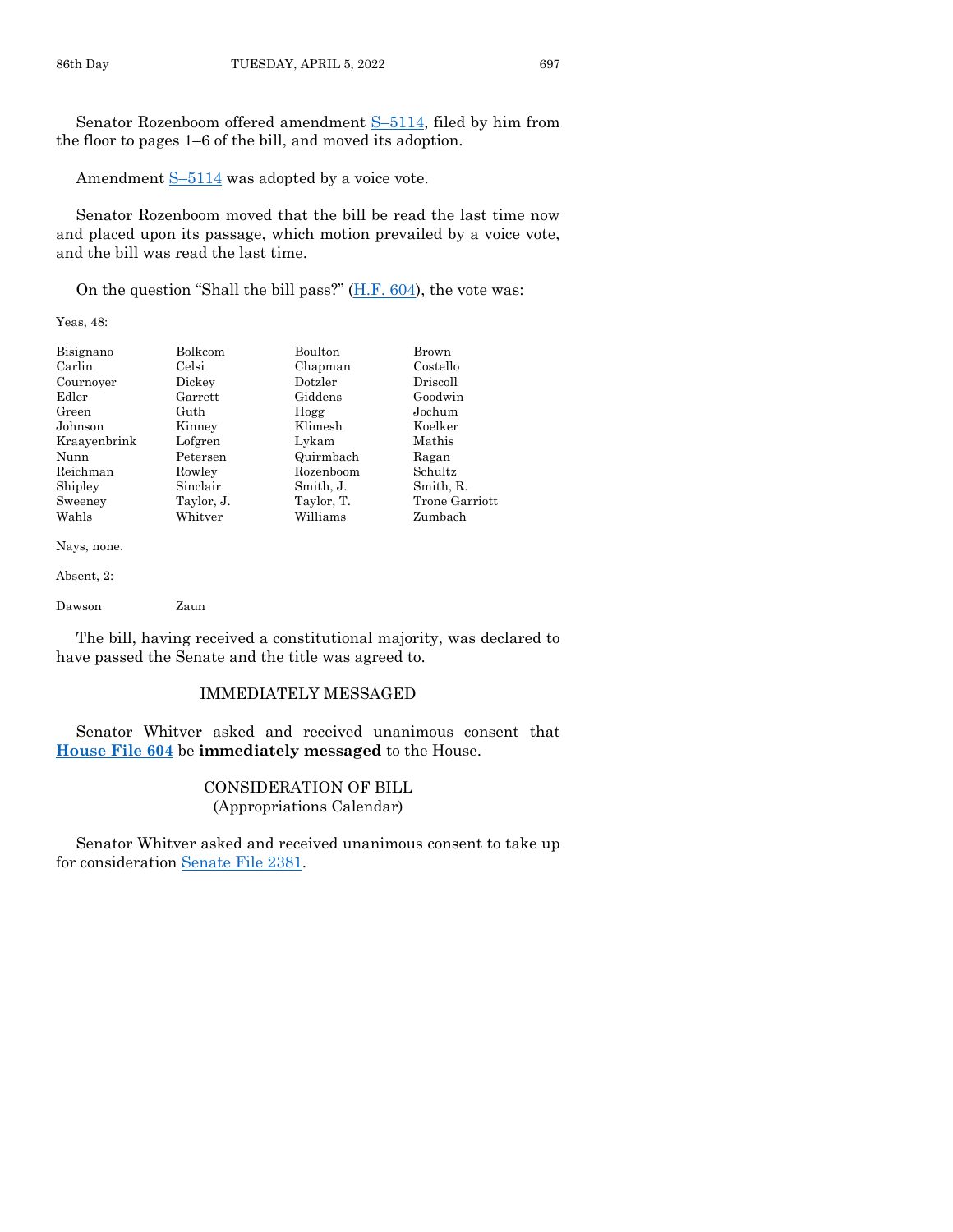#### **[Senate File 2381](https://www.legis.iowa.gov/legislation/BillBook?ga=89&ba=SF2381)**

On motion of Senator Costello, **[Senate File 2381](https://www.legis.iowa.gov/legislation/BillBook?ga=89&ba=SF2381)**, a bill for an act relating to pregnancy support including by creating the more options for maternal support program and expanding Medicaid postpartum coverage and making appropriations, was taken up for consideration.

Senator Petersen offered amendment S–[5116,](https://www.legis.iowa.gov/legislation/BillBook?ga=89&ba=S5116) filed by her from the floor, striking and replacing everything after the enacting clause and amending the title page of the bill, and moved its adoption.

A record roll call was requested.

On the question "Shall amendment  $S-5116$  $S-5116$  be adopted?" [\(S.F. 2381\)](https://www.legis.iowa.gov/legislation/BillBook?ga=89&ba=SF2381), the vote was:

Yeas, 18:

| Bisignano<br>Dotzler<br>Kinney<br>Quirmbach<br>Trone Garriott | Bolkcom<br>Giddens<br>Lykam<br>Ragan<br>Wahls | Boulton<br>Hogg<br>Mathis<br>Smith, J. | Celsi<br>Jochum<br>Petersen<br>Taylor, T. |
|---------------------------------------------------------------|-----------------------------------------------|----------------------------------------|-------------------------------------------|
| Nays, 30:                                                     |                                               |                                        |                                           |
| Brown                                                         | Carlin                                        | Chapman                                | Costello                                  |
| Cournoyer                                                     | Dickey                                        | $\operatorname{Driscoll}$              | Edler                                     |
| Garrett                                                       | Goodwin                                       | Green                                  | Guth                                      |
| Johnson                                                       | Klimesh                                       | Koelker                                | Kraayenbrink                              |
| Lofgren                                                       | Nunn                                          | Reichman                               | Rowley                                    |
| Rozenboom                                                     | Schultz                                       | Shipley                                | Sinclair                                  |
| Smith, R.                                                     | Sweeney                                       | Taylor, J.                             | Whitver                                   |
| Williams                                                      | Zumbach                                       |                                        |                                           |
| Absent, 2:                                                    |                                               |                                        |                                           |
| Dawson                                                        | Zaun                                          |                                        |                                           |

Amendment S–[5116](https://www.legis.iowa.gov/legislation/BillBook?ga=89&ba=S5116) lost.

Senator Costello moved that the bill be read the last time now and placed upon its passage, which motion prevailed by a voice vote, and the bill was read the last time.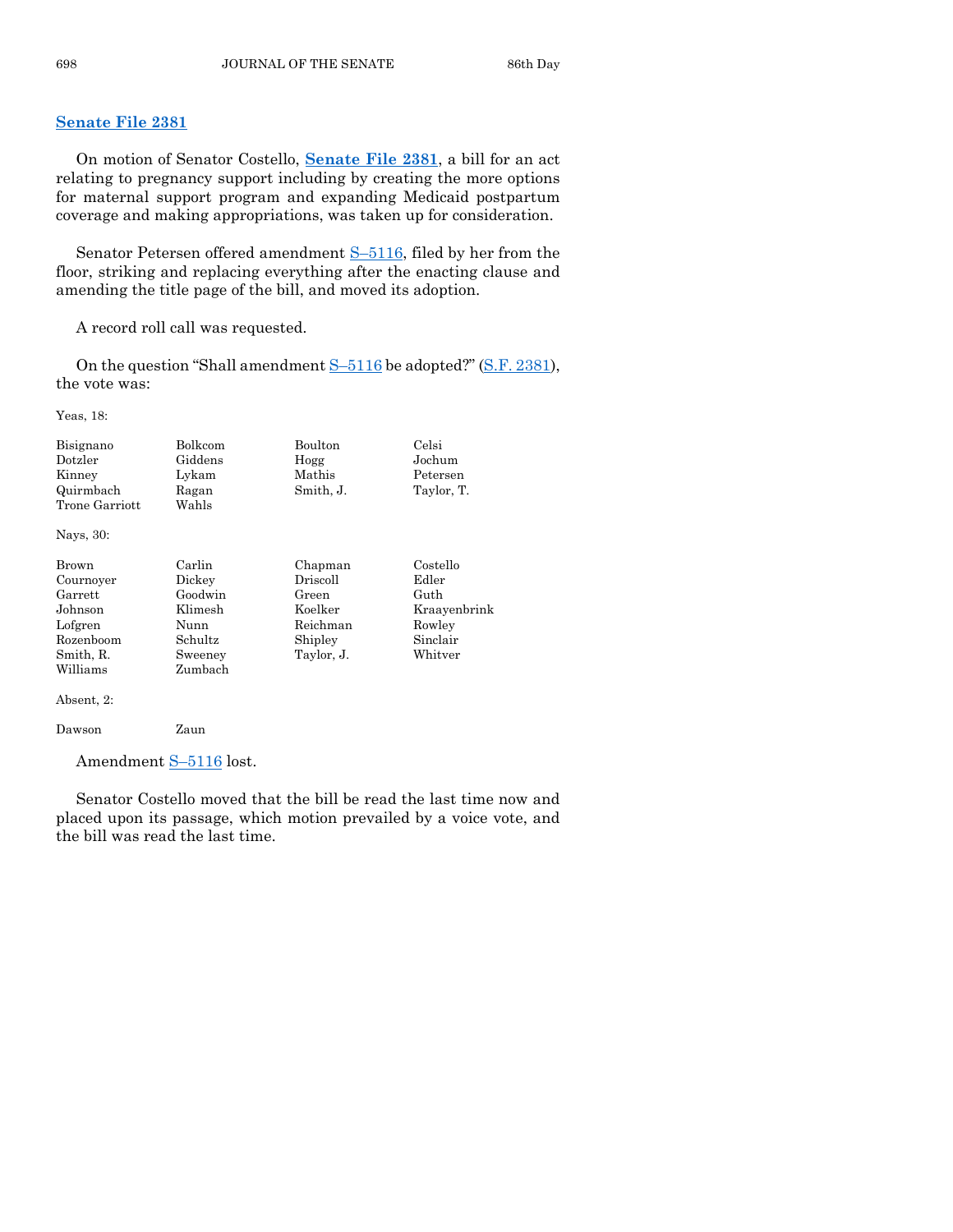#### On the question "Shall the bill pass?" [\(S.F. 2381\)](https://www.legis.iowa.gov/legislation/BillBook?ga=89&ba=SF2381), the vote was:

Yeas, 32:

| Bisignano  | Brown          | Carlin         | Chapman  |
|------------|----------------|----------------|----------|
| Costello   | Cournover      | Dickey         | Driscoll |
| Edler      | Garrett        | Goodwin        | Green    |
| Guth       | Johnson        | Kinney         | Klimesh  |
| Koelker    | Kraayenbrink   | Lofgren        | Nunn     |
| Reichman   | Rowley         | Rozenboom      | Schultz  |
| Shipley    | Sinclair       | Smith, R.      | Sweeney  |
| Taylor, J. | Whitver        | Williams       | Zumbach  |
| Nays, 16:  |                |                |          |
| Bolkcom    | <b>Boulton</b> | Celsi          | Dotzler  |
| Giddens    | Hogg           | Jochum         | Lykam    |
| Mathis     | Petersen       | Quirmbach      | Ragan    |
| Smith, J.  | Taylor, T.     | Trone Garriott | Wahls    |
| Absent. 2: |                |                |          |

Dawson Zaun

The bill, having received a constitutional majority, was declared to have passed the Senate and the title was agreed to.

#### IMMEDIATELY MESSAGED

Senator Whitver asked and received unanimous consent that **[Senate File 2381](https://www.legis.iowa.gov/legislation/BillBook?ga=89&ba=SF2381)** be **immediately messaged** to the House.

# CONSIDERATION OF BILL (Ways and Means Calendar)

Senator Whitver asked and received unanimous consent to take up for consideration [Senate File 2383.](https://www.legis.iowa.gov/legislation/BillBook?ga=89&ba=SF2383)

# **[Senate File 2383](https://www.legis.iowa.gov/legislation/BillBook?ga=89&ba=SF2383)**

On motion of Senator Brown, **[Senate File 2383](https://www.legis.iowa.gov/legislation/BillBook?ga=89&ba=SF2383)**, a bill for an act relating to various matters under the purview of the state, including city and county inspections, work-based learning, recruitment of health care professionals, regulations affecting veterans and military spouses, insurance producer temporary licenses, and including applicability provisions, was taken up for consideration.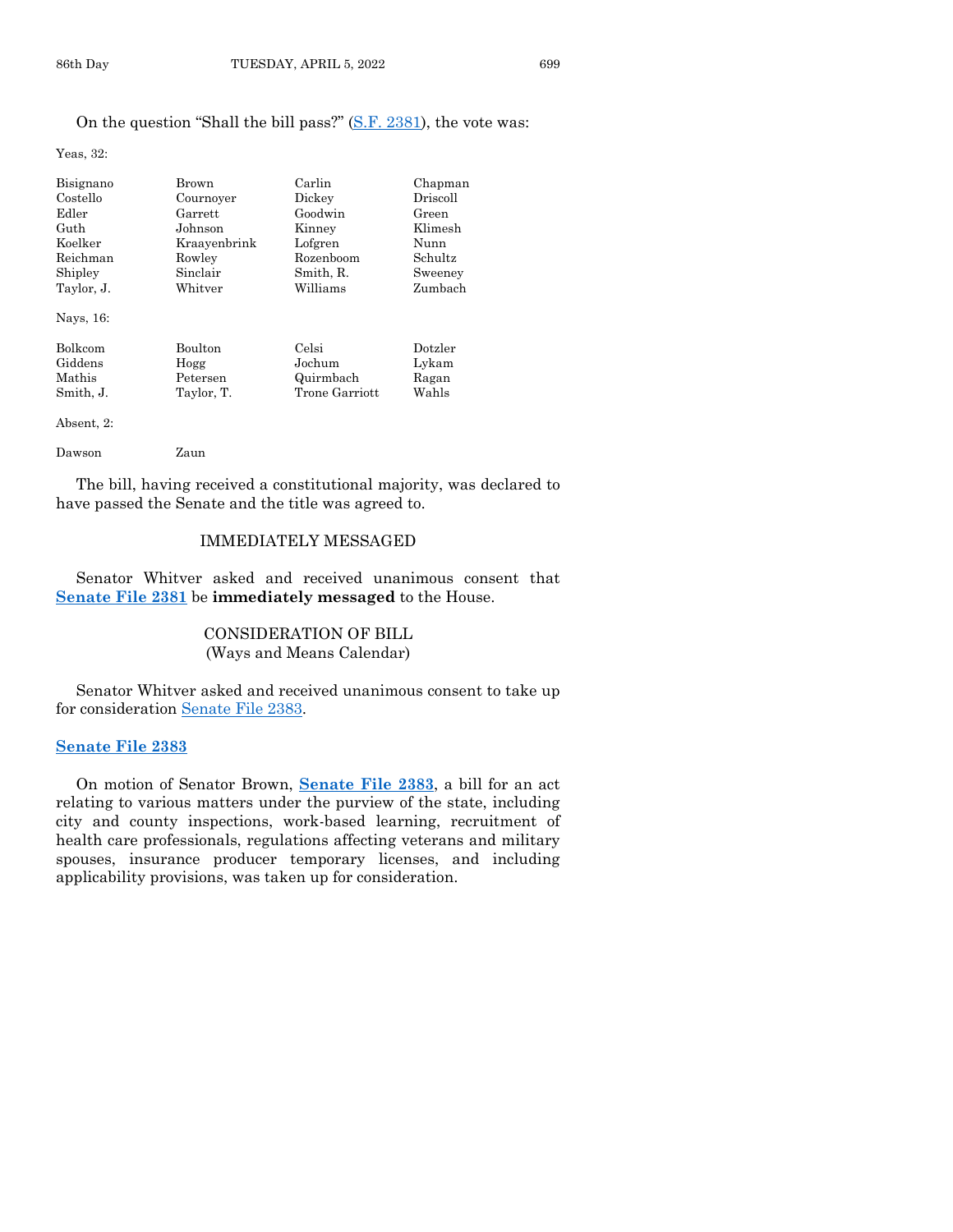Senator Brown moved that the bill be read the last time now and placed upon its passage, which motion prevailed by a voice vote, and the bill was read the last time.

On the question "Shall the bill pass?" [\(S.F. 2383\)](https://www.legis.iowa.gov/legislation/BillBook?ga=89&ba=SF2383), the vote was:

Yeas, 48:

| Bisignano    | Bolkcom        | <b>Boulton</b> | Brown          |
|--------------|----------------|----------------|----------------|
| Carlin       | Celsi          | Chapman        | Costello       |
| Cournoyer    | Dickey         | Dotzler        | Driscoll       |
| Edler        | $\rm{Garrett}$ | Giddens        | Goodwin        |
| Green        | Guth           | Hogg           | Jochum         |
| Johnson      | Kinney         | Klimesh        | Koelker        |
| Kraayenbrink | Lofgren        | Lykam          | Mathis         |
| Nunn         | Petersen       | Quirmbach      | Ragan          |
| Reichman     | Rowley         | Rozenboom      | Schultz        |
| Shipley      | Sinclair       | Smith, J.      | Smith, R.      |
| Sweeney      | Taylor, J.     | Taylor, T.     | Trone Garriott |
| Wahls        | Whitver        | Williams       | Zumbach        |
|              |                |                |                |

Nays, none.

Absent, 2:

Dawson Zaun

The bill, having received a constitutional majority, was declared to have passed the Senate and the title was agreed to.

# CONSIDERATION OF BILLS (Unfinished Business Calendar)

Senator Whitver asked and received unanimous consent to take up for consideration House Files 2330, 2300, 2154, and 2097.

#### **[House File 2330](https://www.legis.iowa.gov/legislation/BillBook?ga=89&ba=HF2330)**

On motion of Senator Williams, **[House File 2330](https://www.legis.iowa.gov/legislation/BillBook?ga=89&ba=HF2330)**, a bill for an act relating to electronic delivery of certain insurance notices and documents, placed on the Unfinished Business Calendar on March 24, 2022, with report of committee recommending passage, was taken up for consideration.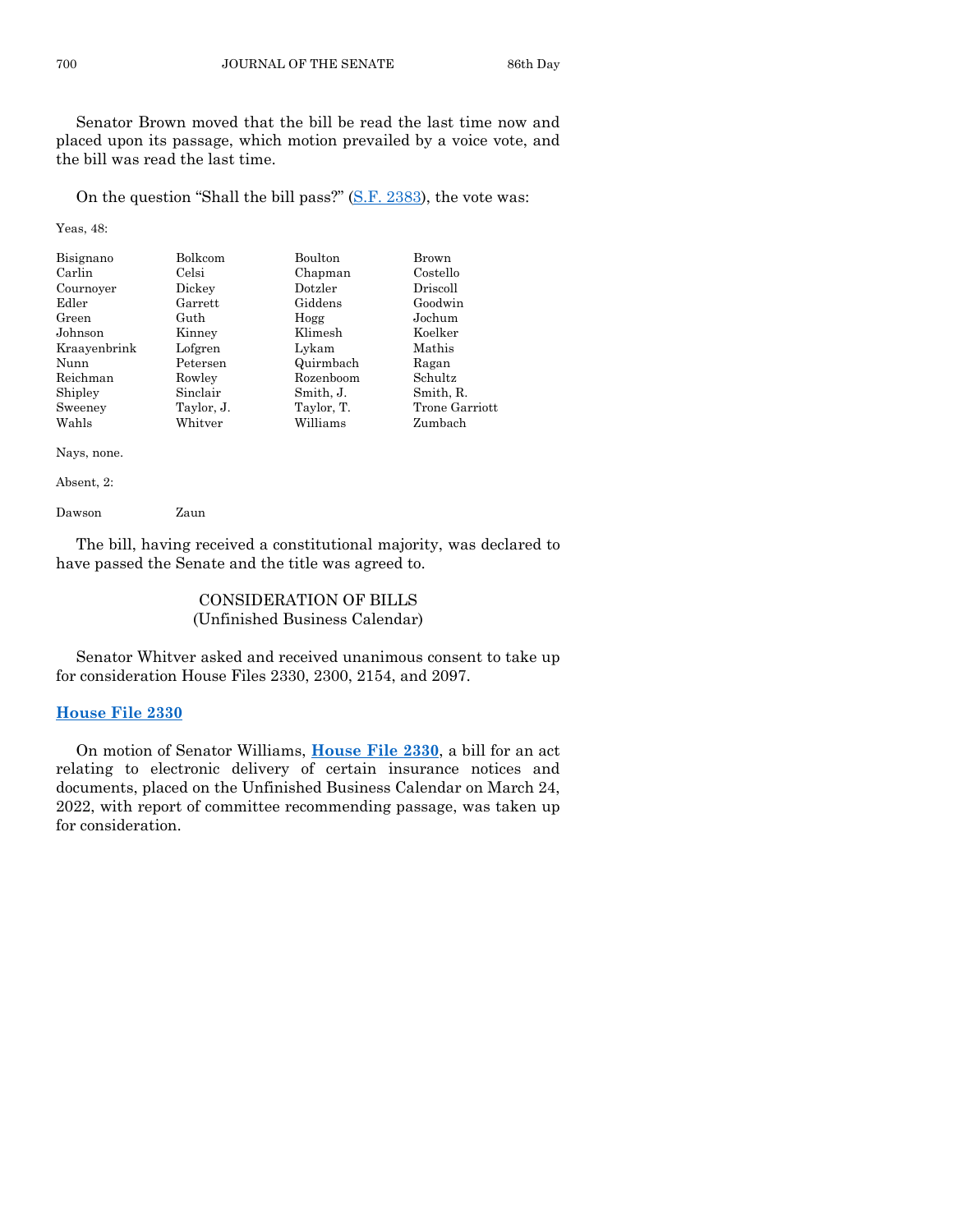Senator Williams moved that the bill be read the last time now and placed upon its passage, which motion prevailed by a voice vote, and the bill was read the last time.

On the question "Shall the bill pass?" [\(H.F. 2330\)](https://www.legis.iowa.gov/legislation/BillBook?ga=89&ba=HF2330), the vote was:

Yeas, 48:

| Bisignano<br>Carlin<br>Cournoyer | Bolkcom<br>Celsi<br>Dickey | Boulton<br>Chapman<br>Dotzler | Brown<br>Costello<br>Driscoll |
|----------------------------------|----------------------------|-------------------------------|-------------------------------|
| Edler                            | Garrett                    | Giddens                       | Goodwin                       |
| Green                            | Guth                       | Hogg                          | Jochum                        |
| Johnson                          | Kinney                     | Klimesh                       | Koelker                       |
| Kraayenbrink                     | Lofgren                    | Lykam                         | Mathis                        |
| Nunn                             | Petersen                   | Quirmbach                     | Ragan                         |
| Reichman                         | Rowley                     | Rozenboom                     | Schultz                       |
| Shipley                          | Sinclair                   | Smith, J.                     | Smith, R.                     |
| Sweeney                          | Taylor, J.                 | Taylor, T.                    | Trone Garriott                |
| Wahls                            | Whitver                    | Williams                      | Zumbach                       |

Nays, none.

Absent, 2:

Dawson Zaun

The bill, having received a constitutional majority, was declared to have passed the Senate and the title was agreed to.

#### **[House File 2300](https://www.legis.iowa.gov/legislation/BillBook?ga=89&ba=HF2300)**

On motion of Senator Lofgren, **[House File 2300](https://www.legis.iowa.gov/legislation/BillBook?ga=89&ba=HF2300)**, a bill for an act relating to protections for certain members of the military concerning employment and insurance coverage and making penalties applicable, placed on the Unfinished Business Calendar on March 24, 2022, with report of committee recommending passage, was taken up for consideration.

Senator Lofgren moved that the bill be read the last time now and placed upon its passage, which motion prevailed by a voice vote, and the bill was read the last time.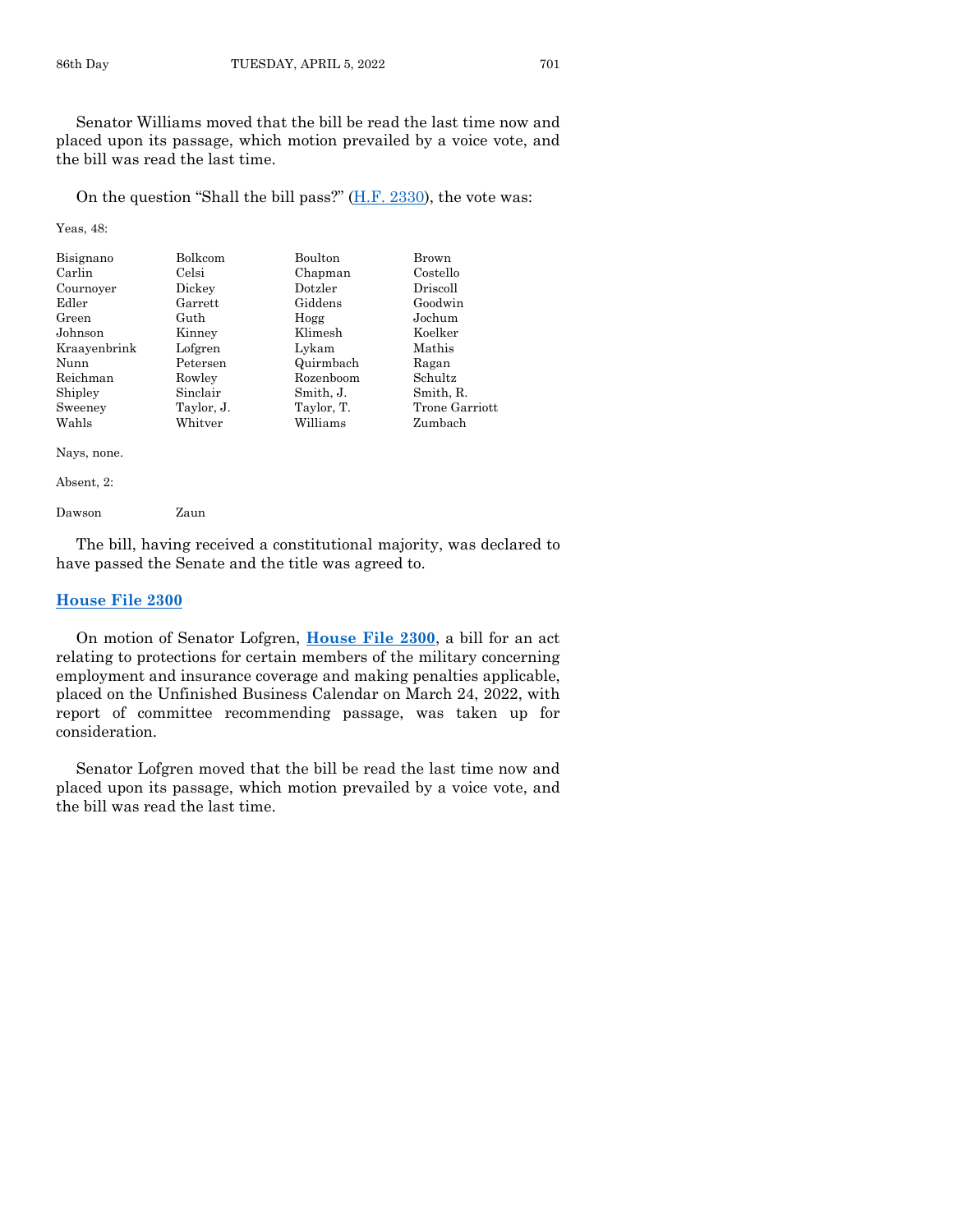#### On the question "Shall the bill pass?" [\(H.F. 2300\)](https://www.legis.iowa.gov/legislation/BillBook?ga=89&ba=HF2300), the vote was:

Yeas, 48:

| Bisignano    | Bolkcom    | Boulton    | Brown          |
|--------------|------------|------------|----------------|
| Carlin       | Celsi      | Chapman    | Costello       |
| Cournoyer    | Dickey     | Dotzler    | Driscoll       |
| Edler        | Garrett    | Giddens    | Goodwin        |
| Green        | Guth       | Hogg       | Jochum         |
| Johnson      | Kinney     | Klimesh    | Koelker        |
| Kraayenbrink | Lofgren    | Lykam      | Mathis         |
| Nunn         | Petersen   | Quirmbach  | Ragan          |
| Reichman     | Rowley     | Rozenboom  | Schultz        |
| Shipley      | Sinclair   | Smith, J.  | Smith, R.      |
| Sweeney      | Taylor, J. | Taylor, T. | Trone Garriott |
| Wahls        | Whitver    | Williams   | Zumbach        |

Nays, none.

#### Absent, 2:

| Dawson | Zaun |
|--------|------|
|        |      |

The bill, having received a constitutional majority, was declared to have passed the Senate and the title was agreed to.

#### **[House File 2154](https://www.legis.iowa.gov/legislation/BillBook?ga=89&ba=HF2154)**

On motion of Senator R. Smith, **[House File 2154](https://www.legis.iowa.gov/legislation/BillBook?ga=89&ba=HF2154)**, a bill for an act relating to release of certain records maintained by the statewide fire and police retirement system, placed on the Unfinished Business Calendar on March 24, 2022, with report of committee recommending amendment and passage, was taken up for consideration.

Senator R. Smith offered amendment S–[5057,](https://www.legis.iowa.gov/legislation/BillBook?ga=89&ba=S5057) filed by the committee on State Government on March 10, 2022, to page 1 of the bill, and moved its adoption.

Amendment  $S-5057$  $S-5057$  was adopted by a voice vote.

Senator R. Smith moved that the bill be read the last time now and placed upon its passage, which motion prevailed by a voice vote, and the bill was read the last time.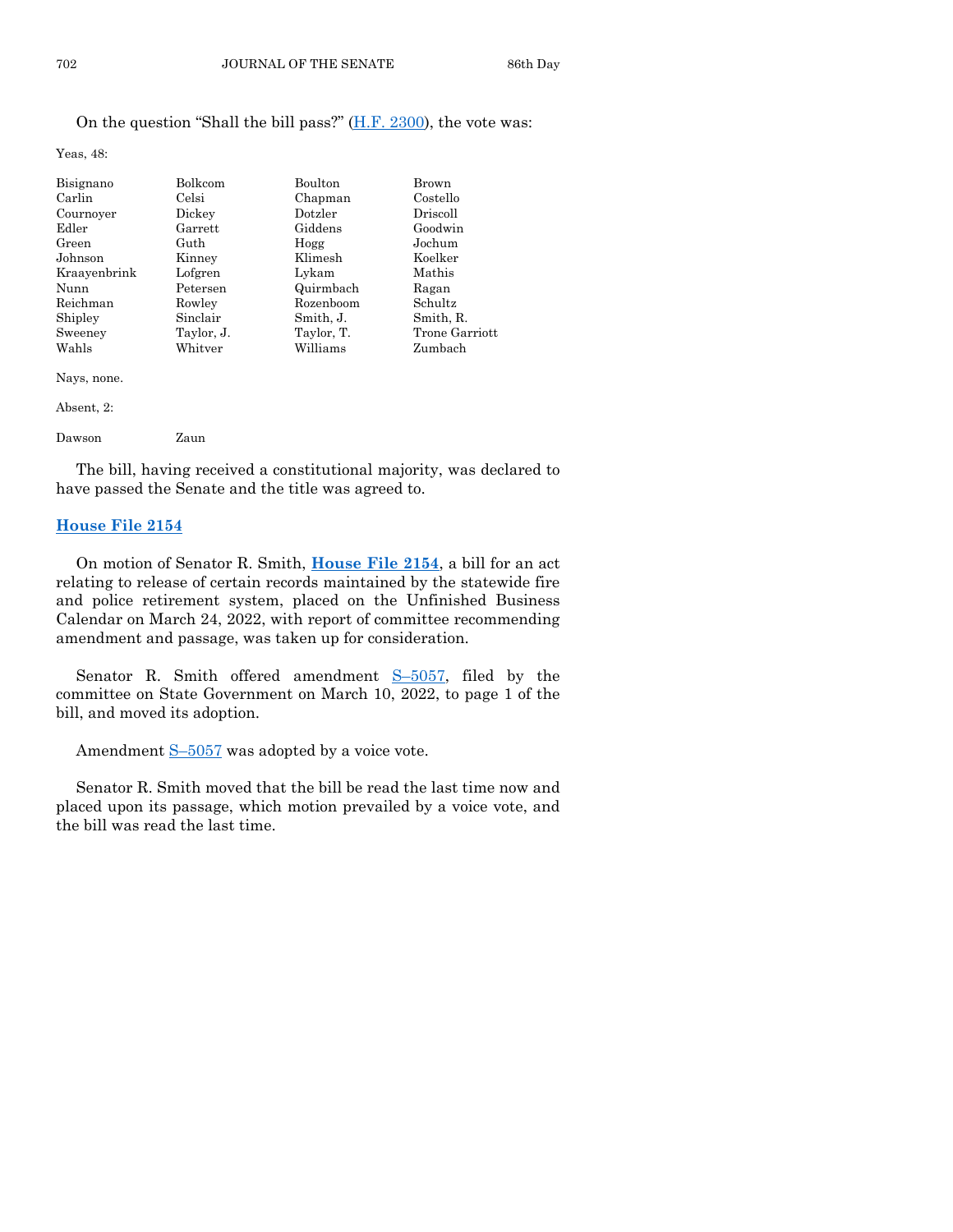#### On the question "Shall the bill pass?" [\(H.F. 2154\)](https://www.legis.iowa.gov/legislation/BillBook?ga=89&ba=HF2154), the vote was:

Yeas, 48:

| Bisignano<br>Carlin | Bolkcom<br>Celsi | Boulton<br>Chapman | Brown<br>Costello |
|---------------------|------------------|--------------------|-------------------|
| Cournoyer           | Dickey           | Dotzler            | Driscoll          |
| Edler               | Garrett          | Giddens            | Goodwin           |
| Green               | Guth             | Hogg               | Jochum            |
| Johnson             | Kinney           | Klimesh            | Koelker           |
| Kraayenbrink        | Lofgren          | Lykam              | Mathis            |
| Nunn                | Petersen         | Quirmbach          | Ragan             |
| Reichman            | Rowley           | Rozenboom          | Schultz           |
| Shipley             | Sinclair         | Smith, J.          | Smith, R.         |
| Sweeney             | Taylor, J.       | Taylor, T.         | Trone Garriott    |
| Wahls               | Whitver          | Williams           | Zumbach           |

Nays, none.

#### Absent, 2:

| Dawson | Zaun |
|--------|------|
|        |      |

The bill, having received a constitutional majority, was declared to have passed the Senate and the title was agreed to.

#### **[House File 2097](https://www.legis.iowa.gov/legislation/BillBook?ga=89&ba=HF2097)**

On motion of Senator Rowley, **[House File 2097](https://www.legis.iowa.gov/legislation/BillBook?ga=89&ba=HF2097)**, a bill for an act relating to forfeiture of bail, placed on the Unfinished Business Calendar on March 22, 2022, with report of committee recommending passage, was taken up for consideration.

Senator Rowley moved that the bill be read the last time now and placed upon its passage, which motion prevailed by a voice vote, and the bill was read the last time.

On the question "Shall the bill pass?" [\(H.F. 2097\)](https://www.legis.iowa.gov/legislation/BillBook?ga=89&ba=HF2097), the vote was:

Yeas, 48:

| Bisignano    | Bolkcom | Boulton | Brown    |
|--------------|---------|---------|----------|
| Carlin       | Celsi   | Chapman | Costello |
| Cournoyer    | Dickey  | Dotzler | Driscoll |
| Edler        | Garrett | Giddens | Goodwin  |
| Green        | Guth    | Hogg    | Jochum   |
| Johnson      | Kinney  | Klimesh | Koelker  |
| Kraayenbrink | Lofgren | Lykam   | Mathis   |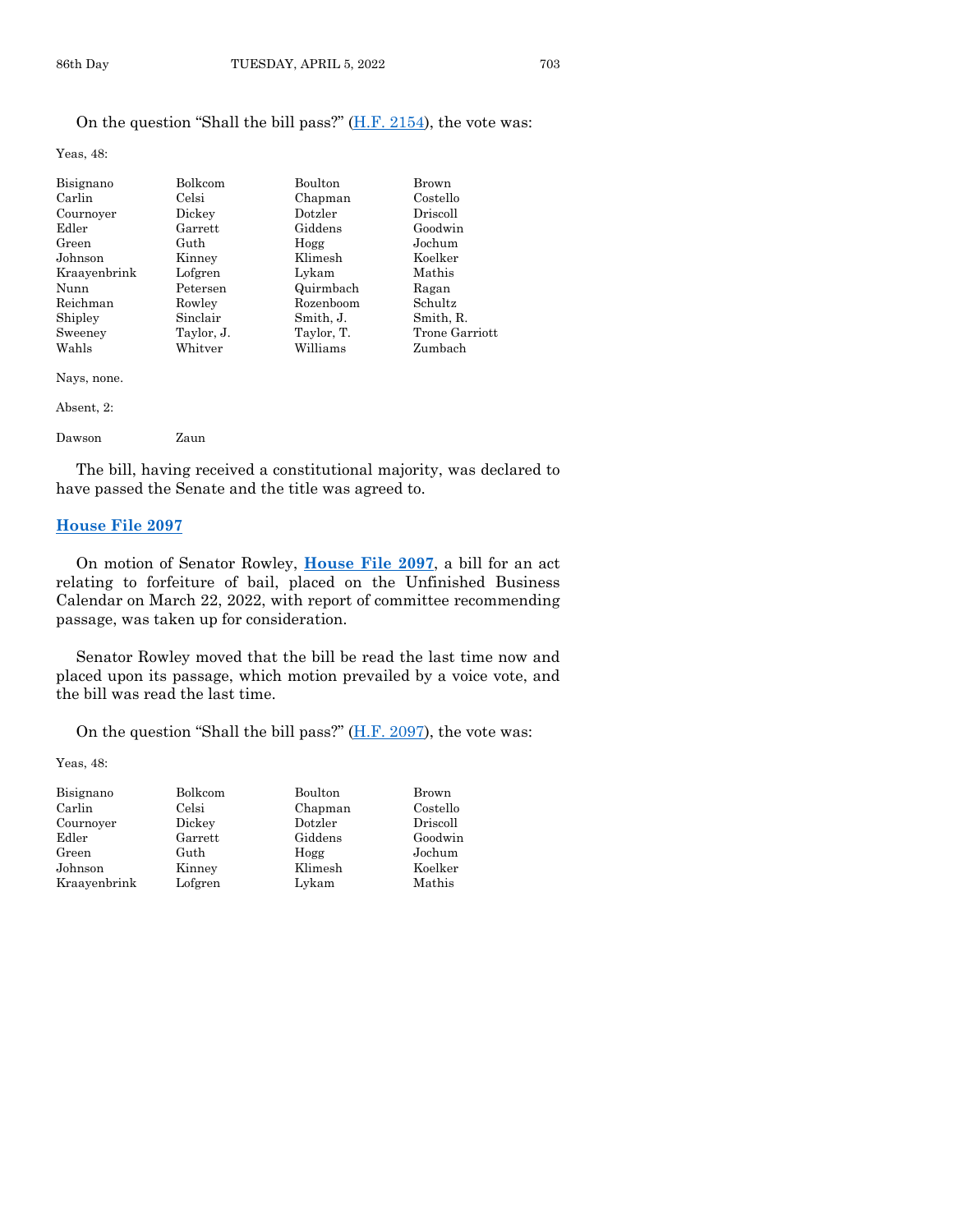| Nunn     | Petersen   | Quirmbach  | Ragan          |
|----------|------------|------------|----------------|
| Reichman | Rowley     | Rozenboom  | Schultz        |
| Shipley  | Sinclair   | Smith, J.  | Smith, R.      |
| Sweeney  | Taylor, J. | Taylor, T. | Trone Garriott |
| Wahls    | Whitver    | Williams   | Zumbach        |
|          |            |            |                |

Nays, none.

Absent, 2:

Dawson Zaun

The bill, having received a constitutional majority, was declared to have passed the Senate and the title was agreed to.

#### IMMEDIATELY MESSAGED

Senator Whitver asked and received unanimous consent that **[Senate File 2383](https://www.legis.iowa.gov/legislation/BillBook?ga=89&ba=SF2383)** and **House Files 2097**, **2154**, **2300**, and **2330** be **immediately messaged** to the House.

#### HOUSE AMENDMENTS CONSIDERED

#### **[Senate File 522](https://www.legis.iowa.gov/legislation/BillBook?ga=89&ba=SF522)**

Senator Whitver called up for consideration **[Senate File 522](https://www.legis.iowa.gov/legislation/BillBook?ga=89&ba=SF522)**, a bill for an act relating to older individuals and dependent adults and creating certain criminal offenses and civil actions, and providing penalties, amended by the House in House amendment S–[5088,](https://www.legis.iowa.gov/legislation/BillBook?ga=89&ba=S5088) filed March 24, 2022.

Senator Garrett moved that the Senate concur in the House amendment.

The motion prevailed by a voice vote and the Senate **concurred** in the House amendment.

Senator Garrett moved that the bill, as amended by the House and concurred in by the Senate, be read the last time now and placed upon its passage, which motion prevailed by voice vote, and the bill was read the last time.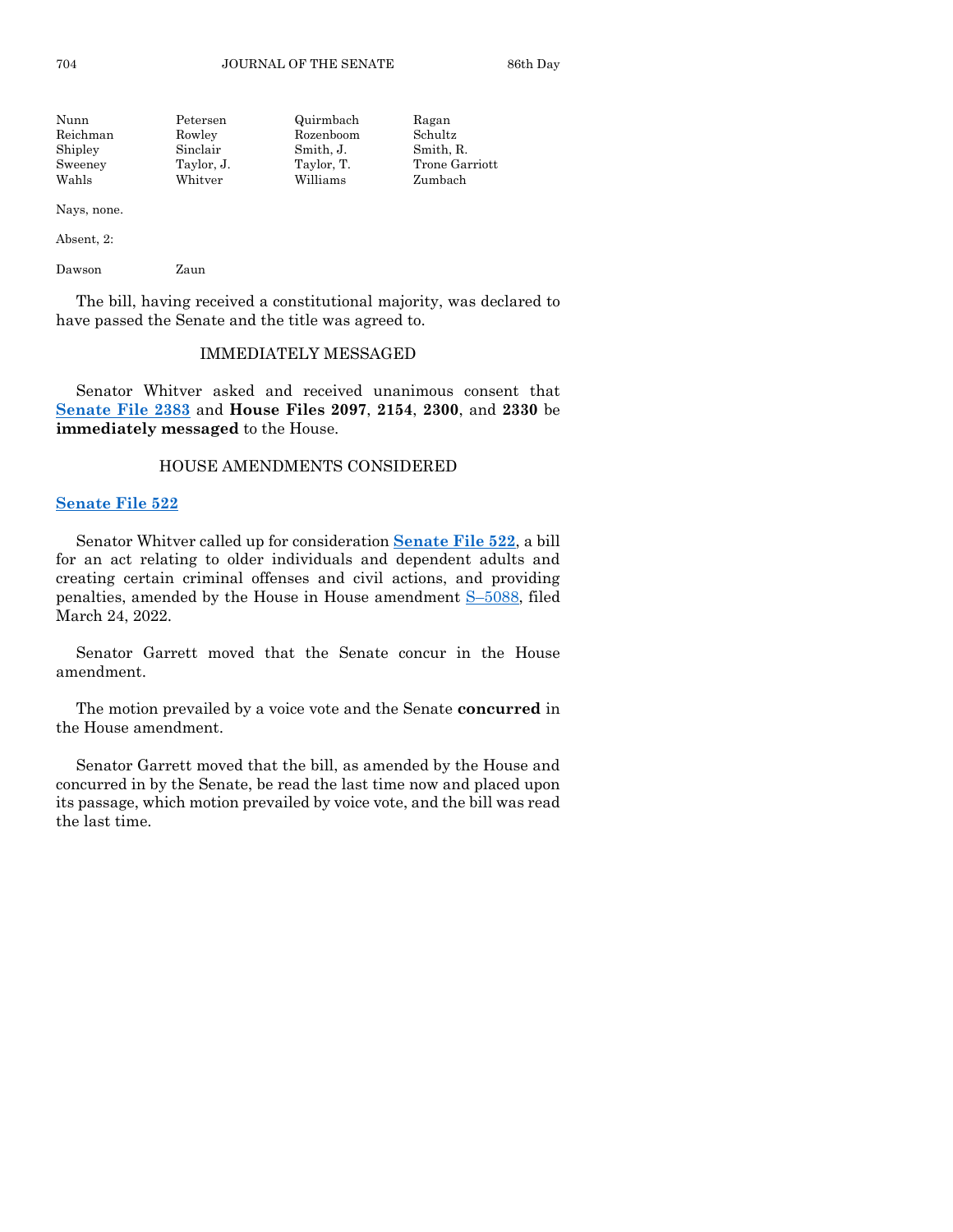#### On the question "Shall the bill pass?" [\(S.F. 522\)](https://www.legis.iowa.gov/legislation/BillBook?ga=89&ba=SF522), the vote was:

Yeas, 48:

| Bisignano    | Bolkcom    | Boulton    | Brown          |
|--------------|------------|------------|----------------|
| Carlin       | Celsi      | Chapman    | Costello       |
| Cournoyer    | Dickey     | Dotzler    | Driscoll       |
| Edler        | Garrett    | Giddens    | Goodwin        |
| Green        | Guth       | Hogg       | Jochum         |
| Johnson      | Kinney     | Klimesh    | Koelker        |
| Kraayenbrink | Lofgren    | Lykam      | Mathis         |
| Nunn         | Petersen   | Quirmbach  | Ragan          |
| Reichman     | Rowley     | Rozenboom  | <b>Schultz</b> |
| Shipley      | Sinclair   | Smith, J.  | Smith, R.      |
| Sweeney      | Taylor, J. | Taylor, T. | Trone Garriott |
| Wahls        | Whitver    | Williams   | Zumbach        |

Nays, none.

| Dawson | Zaun |
|--------|------|
|        |      |

The bill, having received a constitutional majority, was declared to have passed the Senate and the title was agreed to.

#### **[Senate File 586](https://www.legis.iowa.gov/legislation/BillBook?ga=89&ba=SF586)**

Senator Whitver called up for consideration **[Senate File 586](https://www.legis.iowa.gov/legislation/BillBook?ga=89&ba=SF586)**, a bill for an act relating to banks, making appropriations, providing civil penalties, and making civil penalties applicable, amended by the House in House amendment  $S-5104$ , filed March 30, 2022.

Senator Williams moved that the Senate concur in the House amendment.

The motion prevailed by a voice vote and the Senate **concurred** in the House amendment.

Senator Williams moved that the bill, as amended by the House and concurred in by the Senate, be read the last time now and placed upon its passage, which motion prevailed by voice vote, and the bill was read the last time.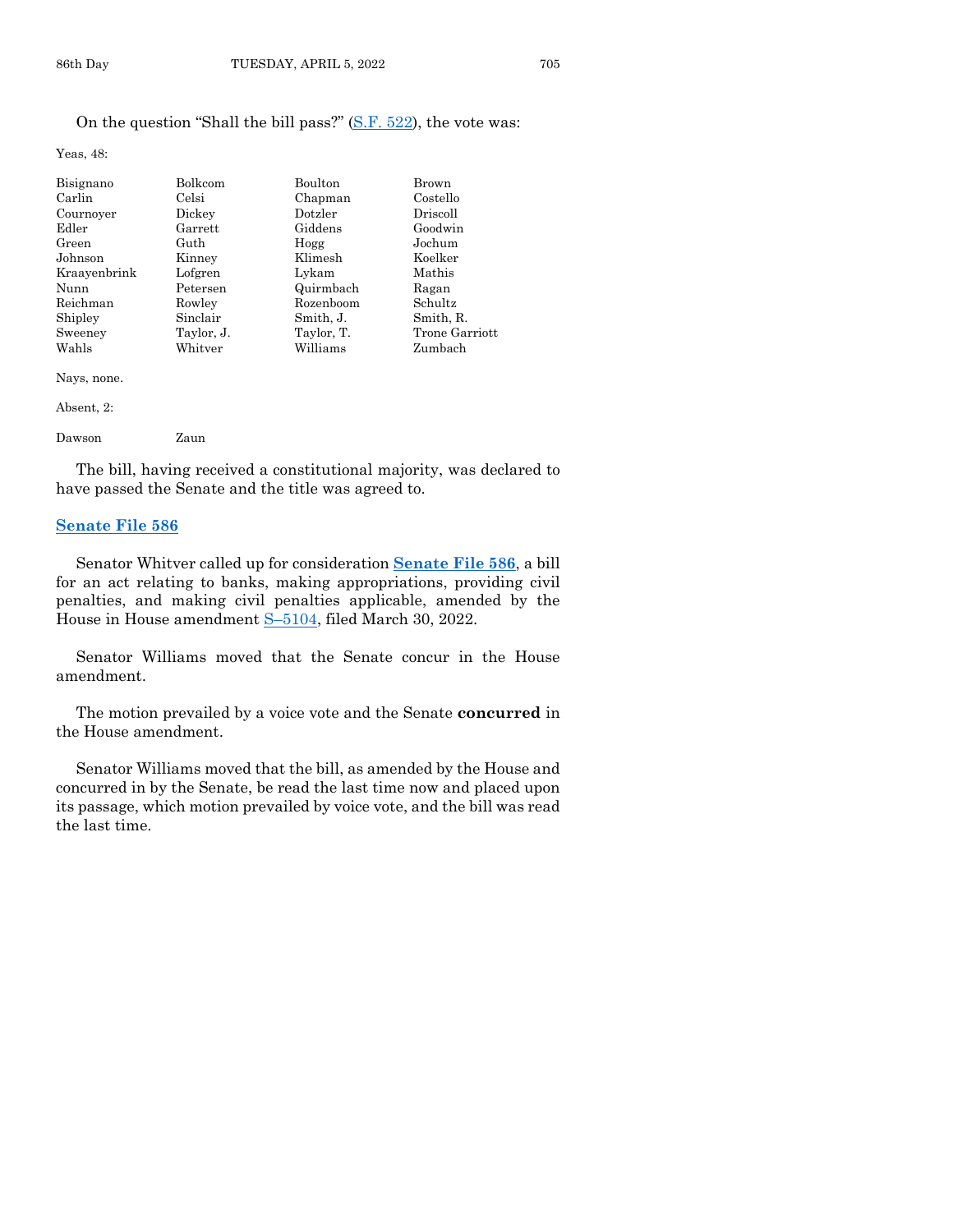# On the question "Shall the bill pass?" [\(S.F. 586\)](https://www.legis.iowa.gov/legislation/BillBook?ga=89&ba=SF586), the vote was:

Yeas, 48:

| Bisignano<br>Carlin | Bolkcom<br>Celsi | Boulton<br>Chapman | Brown<br>Costello |
|---------------------|------------------|--------------------|-------------------|
| Cournoyer           | Dickey           | Dotzler            | Driscoll          |
| Edler               | Garrett          | Giddens            | Goodwin           |
| Green               | Guth             | Hogg               | Jochum            |
| Johnson             | Kinney           | Klimesh            | Koelker           |
| Kraayenbrink        | Lofgren          | Lykam              | Mathis            |
| Nunn                | Petersen         | Quirmbach          | Ragan             |
| Reichman            | Rowley           | Rozenboom          | Schultz           |
| Shipley             | Sinclair         | Smith, J.          | Smith, R.         |
| Sweeney             | Taylor, J.       | Taylor, T.         | Trone Garriott    |
| Wahls               | Whitver          | Williams           | Zumbach           |

Nays, none.

Absent, 2:

| Dawson | Zaun |
|--------|------|
|        |      |

The bill, having received a constitutional majority, was declared to have passed the Senate and the title, as amended, was agreed to.

# CONSIDERATION OF BILLS (Unfinished Business Calendar)

Senator Whitver asked and received unanimous consent to take up for consideration Senate Files 2086, 2171, and 2194.

# **[Senate File 2086](https://www.legis.iowa.gov/legislation/BillBook?ga=89&ba=SF2086)**

On motion of Senator Koelker, **[Senate File 2086](https://www.legis.iowa.gov/legislation/BillBook?ga=89&ba=SF2086)**, a bill for an act relating to the membership, procedures, and functions of the Iowa council on homelessness, placed on the Unfinished Business Calendar on March 17, 2022, was taken up for consideration.

Senator Koelker offered amendment S-[5019,](https://www.legis.iowa.gov/legislation/BillBook?ga=89&ba=S5019) filed by her on February 23, 2022, striking and replacing everything after the enacting clause of the bill, and moved its adoption.

Amendment  $S-5019$  $S-5019$  was adopted by a voice vote.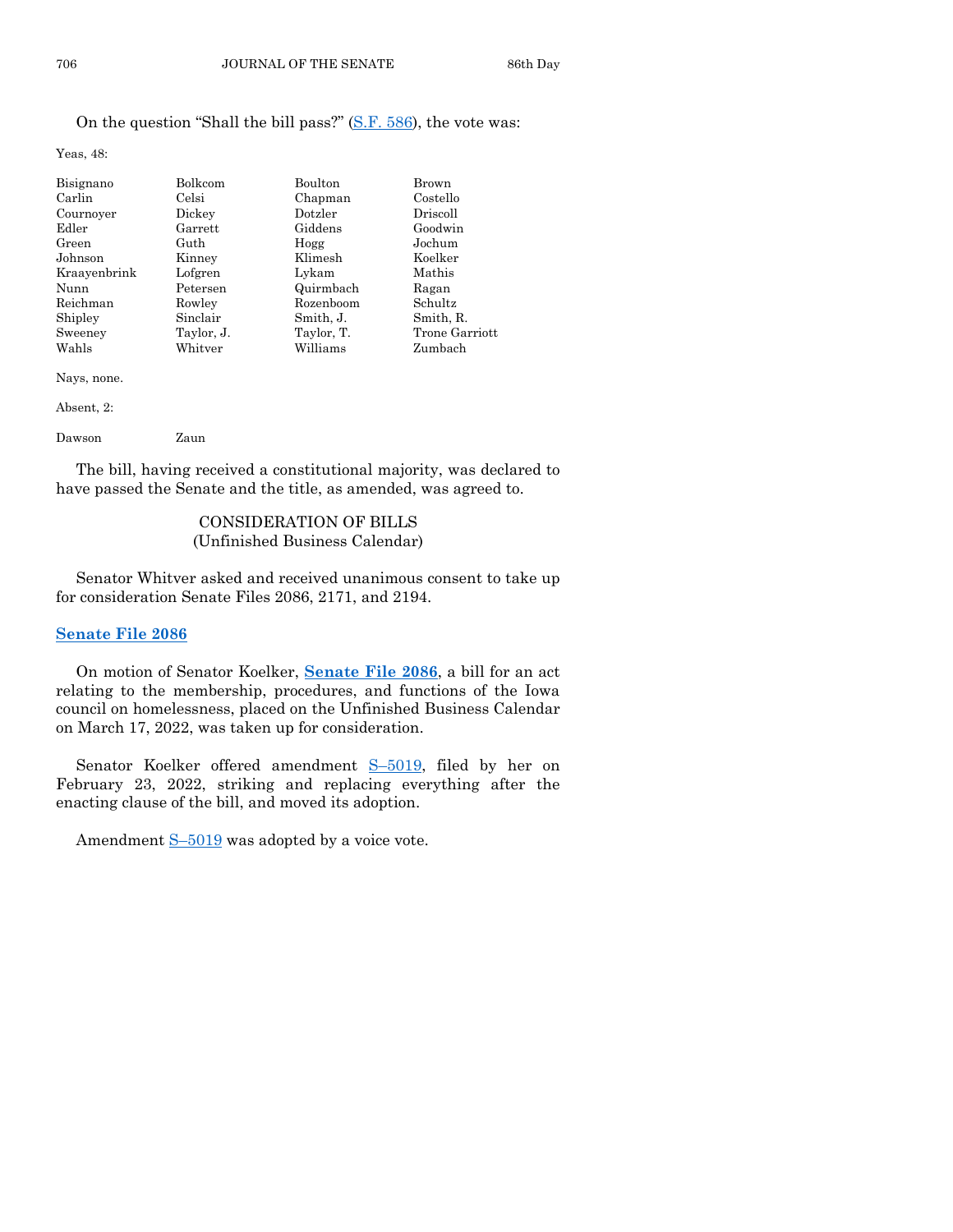Senator Koelker asked and received unanimous consent that **[House](https://www.legis.iowa.gov/legislation/BillBook?ga=89&ba=HF2258)  [File 2258](https://www.legis.iowa.gov/legislation/BillBook?ga=89&ba=HF2258)** be **substituted** for **[Senate File 2086](https://www.legis.iowa.gov/legislation/BillBook?ga=89&ba=SF2086)**.

#### **[House File 2258](https://www.legis.iowa.gov/legislation/BillBook?ga=89&ba=HF2258)**

On motion of Senator Koelker, **[House File 2258](https://www.legis.iowa.gov/legislation/BillBook?ga=89&ba=HF2258)**, a bill for an act relating to the membership, procedures, and functions of the Iowa council on homelessness, was taken up for consideration.

Senator Koelker moved that the bill be read the last time now and placed upon its passage, which motion prevailed by a voice vote, and the bill was read the last time.

On the question "Shall the bill pass?"  $(H.F. 2258)$ , the vote was:

Yeas, 48:

| Bisignano    | <b>Bolkcom</b> | <b>Boulton</b> | <b>Brown</b>   |
|--------------|----------------|----------------|----------------|
| Carlin       | Celsi          | Chapman        | Costello       |
| Cournoyer    | Dickey         | Dotzler        | Driscoll       |
| Edler        | Garrett        | Giddens        | Goodwin        |
| Green        | Guth           | Hogg           | Jochum         |
| Johnson      | Kinney         | Klimesh        | Koelker        |
| Kraayenbrink | Lofgren        | Lykam          | Mathis         |
| Nunn         | Petersen       | Quirmbach      | Ragan          |
| Reichman     | Rowley         | Rozenboom      | Schultz        |
| Shipley      | Sinclair       | Smith, J.      | Smith, R.      |
| Sweeney      | Taylor, J.     | Taylor, T.     | Trone Garriott |
| Wahls        | Whitver        | Williams       | Zumbach        |
|              |                |                |                |

Nays, none.

Absent, 2:

Dawson Zaun

The bill, having received a constitutional majority, was declared to have passed the Senate and the title was agreed to.

#### WITHDRAWN

Senator Koelker asked and received unanimous consent that **[Senate File 2086](https://www.legis.iowa.gov/legislation/BillBook?ga=89&ba=SF2086)** be **withdrawn** from further consideration of the Senate.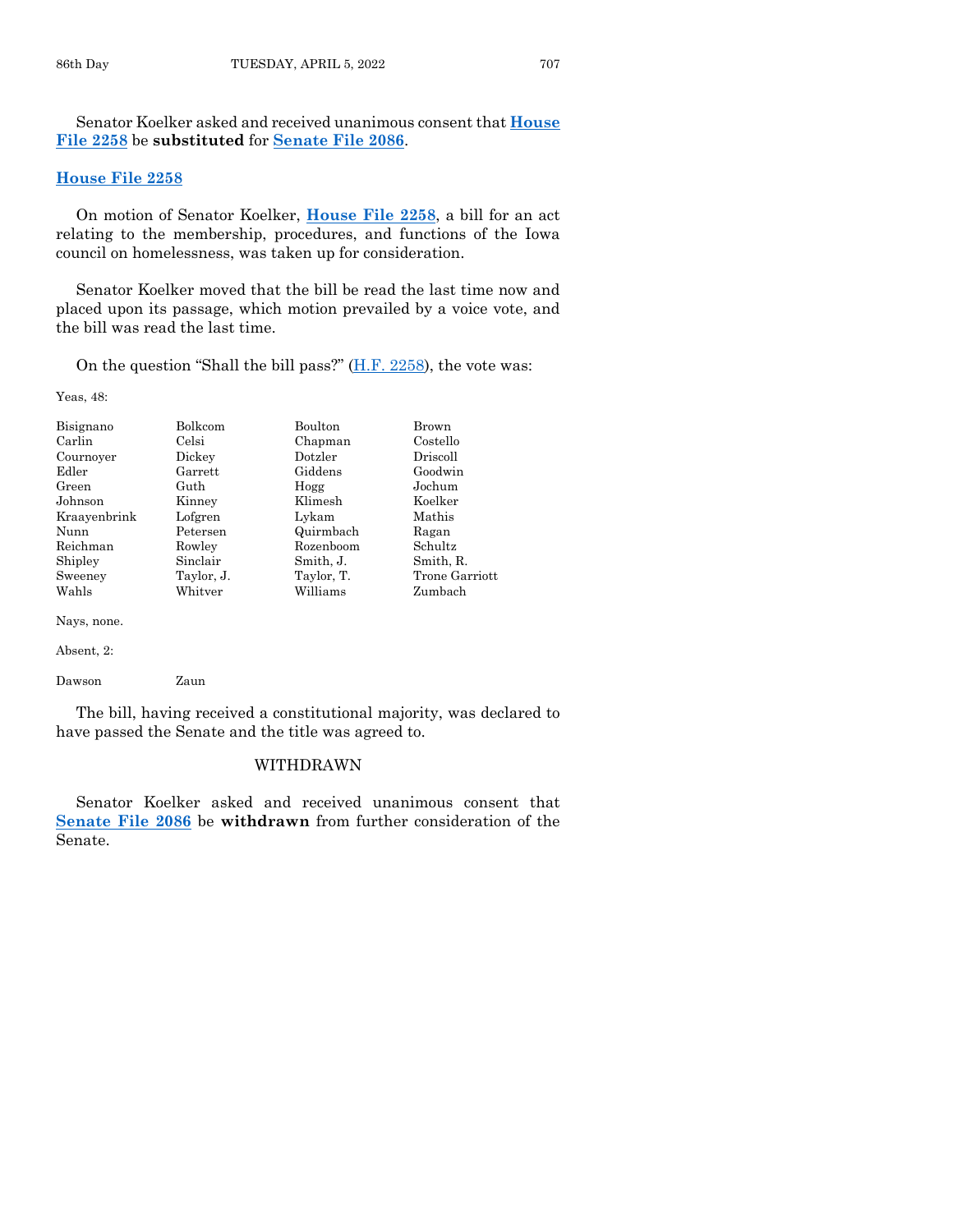#### **[Senate File 2171](https://www.legis.iowa.gov/legislation/BillBook?ga=89&ba=SF2171)**

On motion of Senator Edler, **[Senate File 2171](https://www.legis.iowa.gov/legislation/BillBook?ga=89&ba=SF2171)**, a bill for an act relating to programs and services under the purview of the department of human services including child care assistance, child and family services, foster care, adoption, and the dependent adult abuse information registry, placed on the Unfinished Business Calendar on March 17, 2022, was taken up for consideration.

Senator Edler offered amendment  $S-5115$ , filed by him from the floor, striking and replacing everything after the enacting clause of the bill, and moved its adoption.

Amendment  $S-5115$  $S-5115$  was adopted by a voice vote.

Senator Edler asked and received unanimous consent that **[House](https://www.legis.iowa.gov/legislation/BillBook?ga=89&ba=HF2252)  [File 2252](https://www.legis.iowa.gov/legislation/BillBook?ga=89&ba=HF2252)** be **substituted** for **[Senate File 2171](https://www.legis.iowa.gov/legislation/BillBook?ga=89&ba=SF2171)**.

#### **House [File 2252](https://www.legis.iowa.gov/legislation/BillBook?ga=89&ba=HF2252)**

On motion of Senator Edler, **[House File 2252](https://www.legis.iowa.gov/legislation/BillBook?ga=89&ba=HF2252)**, a bill for an act relating to programs and services under the purview of the department of human services including child care assistance, child and family services, foster care, adoption, and the dependent adult abuse information registry, was taken up for consideration.

Senator Edler moved that the bill be read the last time now and placed upon its passage, which motion prevailed by a voice vote, and the bill was read the last time.

On the question "Shall the bill pass?"  $(H.F. 2252)$ , the vote was:

Yeas, 48:

| Bisignano    | Bolkcom  | Boulton   | Brown    |
|--------------|----------|-----------|----------|
| Carlin       | Celsi    | Chapman   | Costello |
| Cournoyer    | Dickey   | Dotzler   | Driscoll |
| Edler        | Garrett  | Giddens   | Goodwin  |
| Green        | Guth     | Hogg      | Jochum   |
| Johnson      | Kinney   | Klimesh   | Koelker  |
| Kraayenbrink | Lofgren  | Lykam     | Mathis   |
| Nunn         | Petersen | Quirmbach | Ragan    |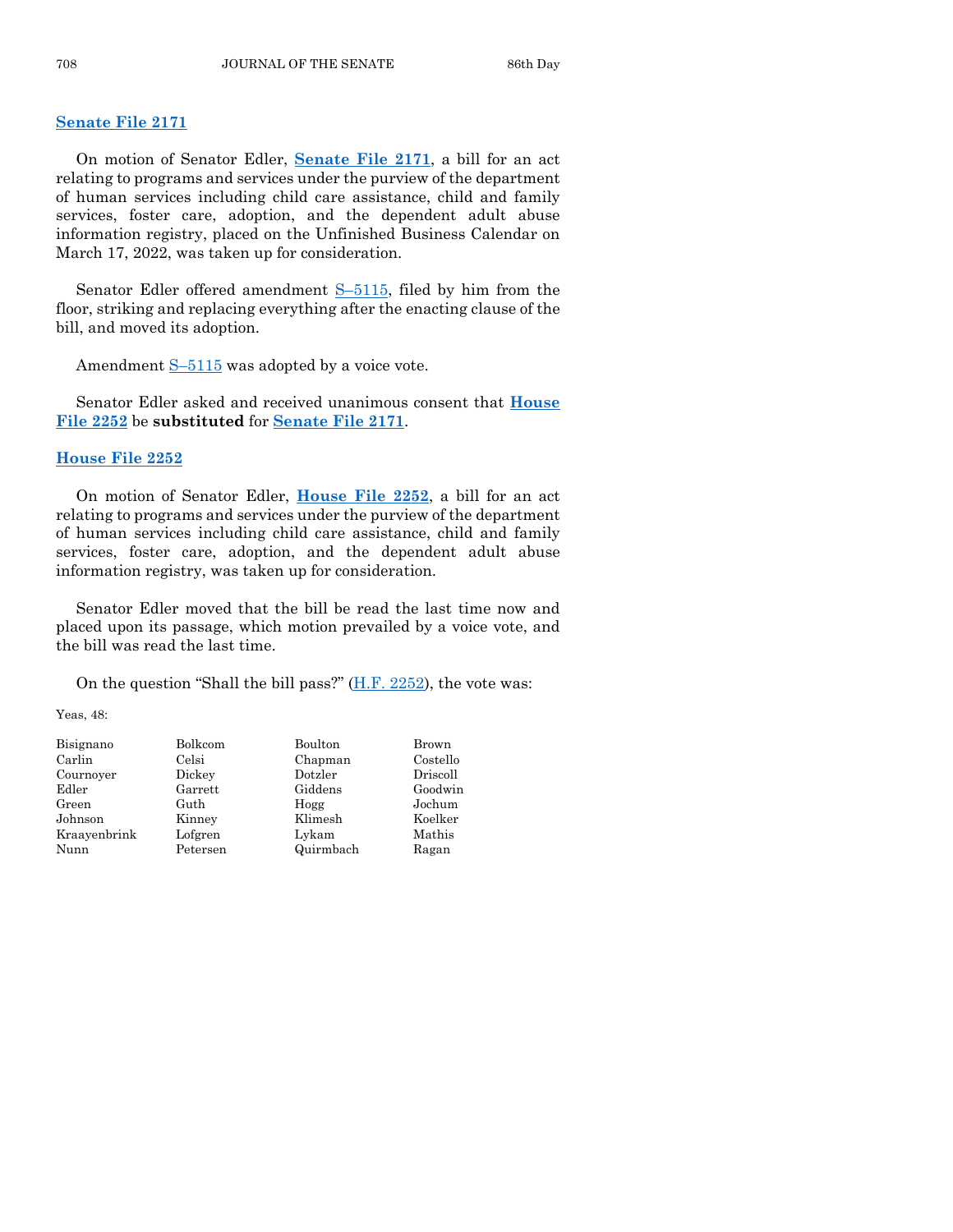| Rowley     | Rozenboom  | Schultz        |
|------------|------------|----------------|
| Sinclair   | Smith. J.  | Smith, R.      |
| Taylor, J. | Taylor, T. | Trone Garriott |
| Whitver    | Williams   | Zumbach        |
|            |            |                |

Nays, none.

Absent, 2:

Dawson Zaun

The bill, having received a constitutional majority, was declared to have passed the Senate and the title was agreed to.

#### WITHDRAWN

Senator Edler asked and received unanimous consent that **[Senate](https://www.legis.iowa.gov/legislation/BillBook?ga=89&ba=SF2171)  [File 2171](https://www.legis.iowa.gov/legislation/BillBook?ga=89&ba=SF2171)** be **withdrawn** from further consideration of the Senate.

#### **[Senate File 2194](https://www.legis.iowa.gov/legislation/BillBook?ga=89&ba=SF2194)**

On motion of Senator Williams, **[Senate File 2194](https://www.legis.iowa.gov/legislation/BillBook?ga=89&ba=SF2194)**, a bill for an act relating to preneed sellers and purchase agreements for cemetery merchandise, funeral merchandise, and funeral services, providing penalties, and including applicability provisions, placed on the Unfinished Business Calendar on March 17, 2022, was taken up for consideration.

Senator Williams asked and received unanimous consent that **[House File 2155](https://www.legis.iowa.gov/legislation/BillBook?ga=89&ba=HF2155)** be **substituted** for **[Senate File 2194](https://www.legis.iowa.gov/legislation/BillBook?ga=89&ba=SF2194)**.

#### **[House File 2155](https://www.legis.iowa.gov/legislation/BillBook?ga=89&ba=HF2155)**

On motion of Senator Williams, **[House File 2155](https://www.legis.iowa.gov/legislation/BillBook?ga=89&ba=HF2155)**, a bill for an act relating to preneed sellers and purchase agreements for cemetery merchandise, funeral merchandise, and funeral services, providing penalties, and including applicability provisions, was taken up for consideration.

Senator Williams moved that the bill be read the last time now and placed upon its passage, which motion prevailed by a voice vote, and the bill was read the last time.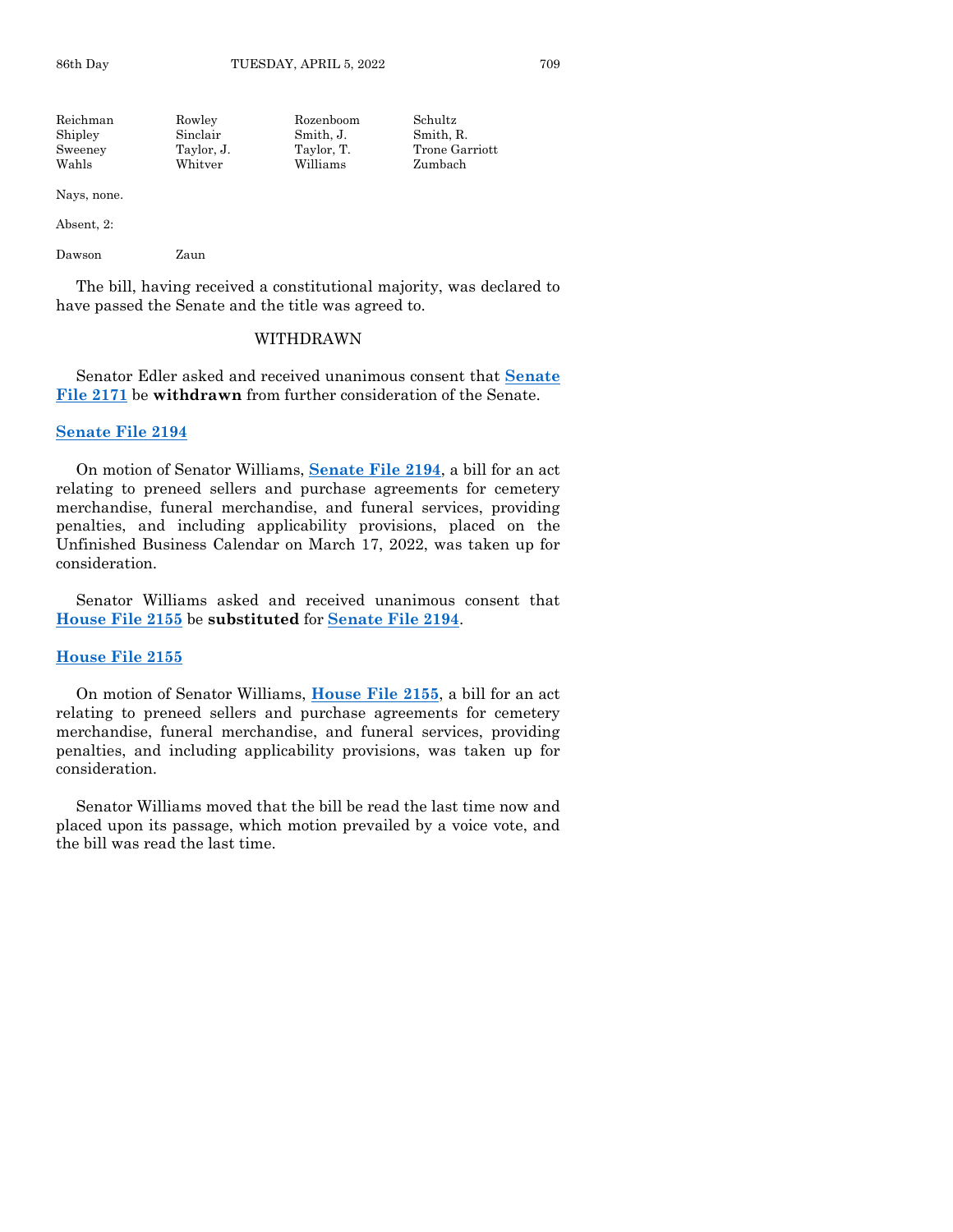# On the question "Shall the bill pass?" [\(H.F. 2155\)](https://www.legis.iowa.gov/legislation/BillBook?ga=89&ba=HF2155), the vote was:

Yeas, 48:

| Bisignano    | Bolkcom    | Boulton    | Brown          |
|--------------|------------|------------|----------------|
| Carlin       | Celsi      | Chapman    | Costello       |
| Cournoyer    | Dickey     | Dotzler    | Driscoll       |
| Edler        | Garrett    | Giddens    | Goodwin        |
| Green        | Guth       | Hogg       | Jochum         |
| Johnson      | Kinney     | Klimesh    | Koelker        |
| Kraavenbrink | Lofgren    | Lykam      | Mathis         |
| Nunn         | Petersen   | Quirmbach  | Ragan          |
| Reichman     | Rowley     | Rozenboom  | Schultz        |
| Shipley      | Sinclair   | Smith, J.  | Smith, R.      |
| Sweeney      | Taylor, J. | Taylor, T. | Trone Garriott |
| Wahls        | Whitver    | Williams   | Zumbach        |

Nays, none.

Absent, 2:

Dawson Zaun

The bill, having received a constitutional majority, was declared to have passed the Senate and the title was agreed to.

#### WITHDRAWN

Senator Williams asked and received unanimous consent that **[Senate File 2194](https://www.legis.iowa.gov/legislation/BillBook?ga=89&ba=SF2194)** be **withdrawn** from further consideration of the Senate.

#### IMMEDIATELY MESSAGED

Senator Whitver asked and received unanimous consent that **Senate Files 522** and **586** and **House Files 2155**, **2252**, and **2258** be **immediately messaged** to the House.

#### ADJOURNMENT

On motion of Senator Brown, the Senate adjourned at 3:00 p.m. until 9:00 a.m., Wednesday, April 6, 2022.